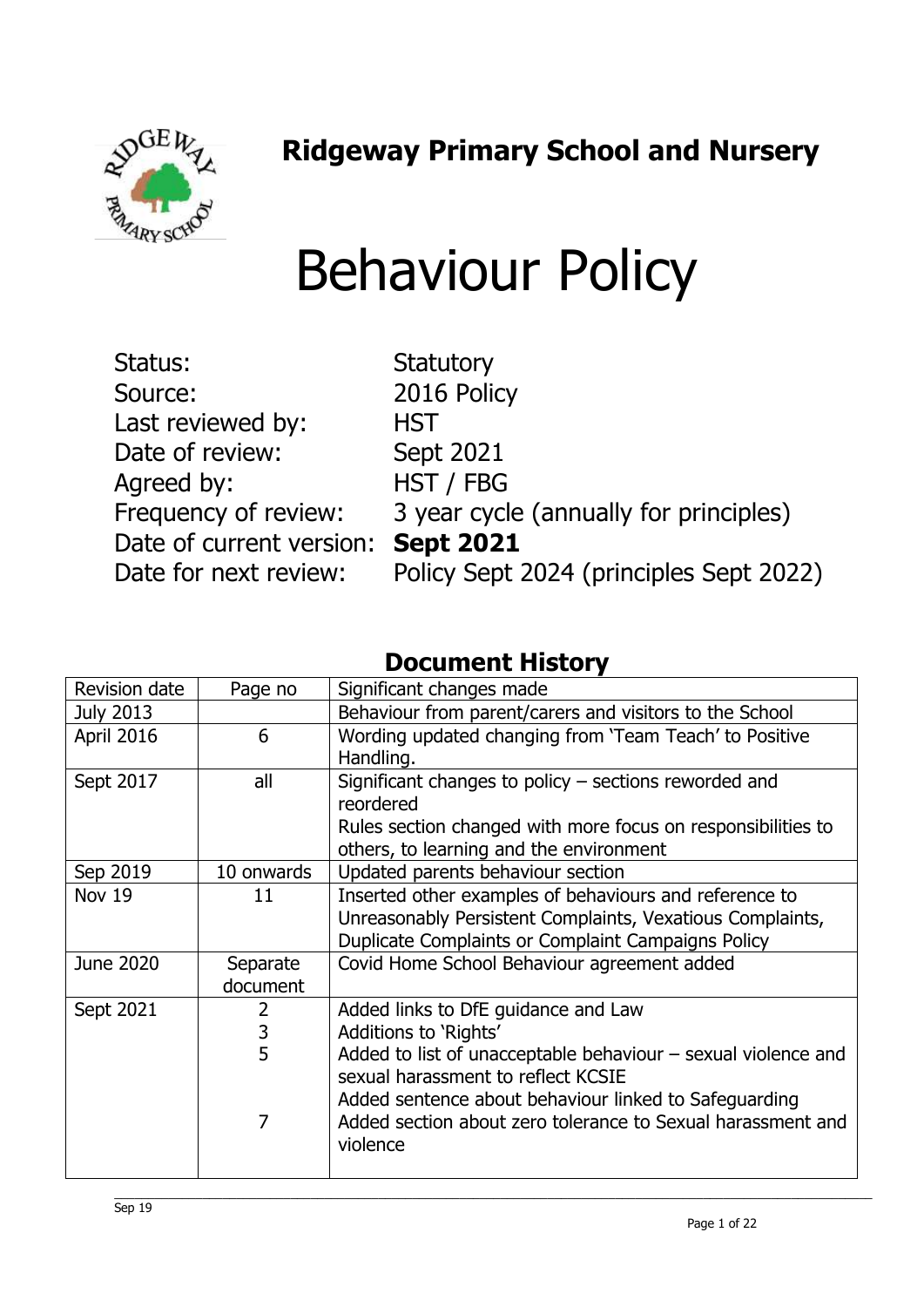| 8 | Added 'confiscation' and more about restraint to strategies for                                                                                                                                                     |
|---|---------------------------------------------------------------------------------------------------------------------------------------------------------------------------------------------------------------------|
|   | dealing with persistent behaviour                                                                                                                                                                                   |
| 9 | Added offsite behaviour section and malicious allegations<br>section                                                                                                                                                |
|   | Replaced Learning Zone staff with Nurture Team and<br>removed Place2Be to reflect our new provision<br>Additions to the positive handling section<br>Changes to the list of bullying behaviours $-$ refined wording |
|   |                                                                                                                                                                                                                     |

This policy is based on advice from the Department for Education (DfE) on:

- >[Behaviour and discipline in schools](https://www.gov.uk/government/publications/behaviour-and-discipline-in-schools)
- > [Preventing and tacking bullying](https://assets.publishing.service.gov.uk/government/uploads/system/uploads/attachment_data/file/623895/Preventing_and_tackling_bullying_advice.pdf)
- [The Equality Act 2010](https://www.gov.uk/government/publications/equality-act-2010-advice-for-schools)
- [Keeping Children Safe in Education](https://www.gov.uk/government/publications/keeping-children-safe-in-education--2)
- [Use of reasonable force in schools](https://www.gov.uk/government/publications/use-of-reasonable-force-in-schools)
- [Supporting pupils with medical conditions at school](https://www.gov.uk/government/publications/supporting-pupils-at-school-with-medical-conditions--3)
- Searching, screening and confiscation at school
- [DfE guidance](https://www.gov.uk/guidance/what-maintained-schools-must-publish-online#behaviour-policy) explaining that maintained schools must publish their behaviour policy online

In addition, this policy is based on:

- the [special educational needs and disability \(SEND\) code of practice](https://www.gov.uk/government/publications/send-code-of-practice-0-to-25)
- Section 175 of the **Education Act 2002**, which outlines a school's duty to safeguard and promote the welfare of its pupils
- Sections 88-94 of the [Education and Inspections Act 2006,](http://www.legislation.gov.uk/ukpga/2006/40/section/88) which require schools to regulate pupils' behaviour and publish a behaviour policy and written statement of behaviour principles, and give schools the authority to confiscate pupils' property

This policy complies with our behaviour principles as set out by the governing body (see Appendix A) and should be read in conjunction with all other school policies and guidance relating to interaction between adults and pupils with particular attention to the Home School Agreement.

## **Introduction**

It is a primary aim of Ridgeway Primary School and Nursery that every member of the school community feels **valued** and **respected**, and that each person is treated fairly and well. We are a caring community, whose values and culture are built on mutual trust and respect for all.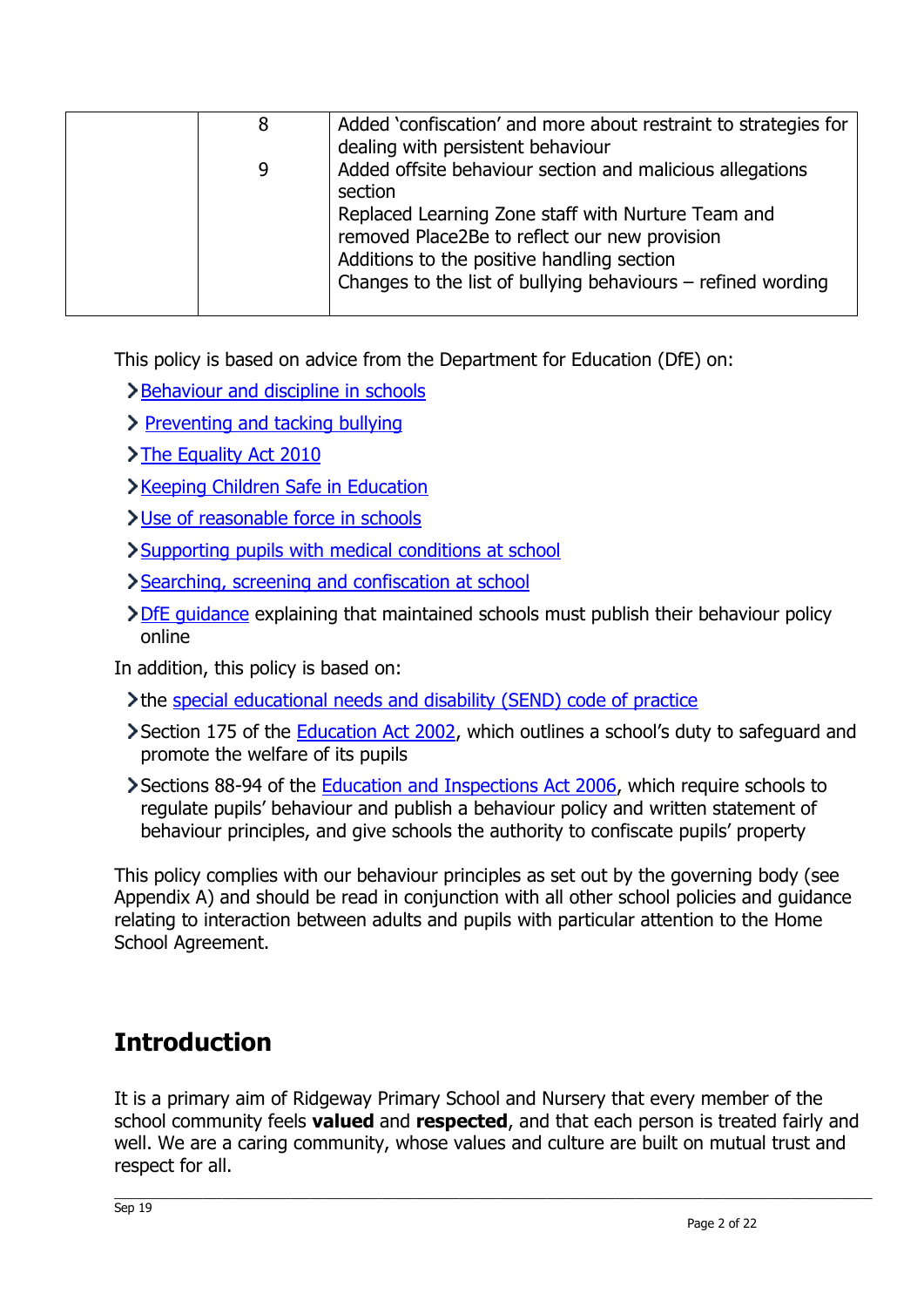Our school has high expectations of behaviour and our behaviour policy is designed to ensure that everyone – children and adults alike – feel **safe** and **happy** and have the opportunity to **learn**, **achieve** and **be successful**.

This policy is split into 3 sections Section 1 Behaviour Aims and Expectations Section 2 Anti-Bullying Section 3 Parents'/Carers' and Visitors' Behaviours

## **Section 1 – Behaviour Aims and Expectations**

### **Aims**

- Maintain a safe and secure learning environment by creating a purposeful, relaxed and happy working atmosphere for everyone in the school community, children, staff and parents
- Develop an ethos in relationships, which encourages mutual respect and trust among all those in our school community
- Enhance the self-esteem of individuals through positive reinforcement, praise and encouragement and valuing the contribution each person may make to the wellbeing of others in the school community
- Communicate to all those involved strategies for promoting positive behaviour and modifying unacceptable behaviours, in order to involve and enlist the support of everyone in encouraging appropriate behaviours and ensure consistent application of systems of praise and consequences
- Encourage self-discipline and a desire to behave well without reward so that appropriate behaviour is maintained outside of school and in the wider community

## **Rights**

At Ridgeway everybody has the right:

- To feel **safe**, **happy** and secure in school at all times
- To be able to **learn** and play without threat or disruption from others
- To be free from discrimination, harassment or victimisation of any sort
- To know that bullying is unacceptable and will be dealt with, even if it occurs outside normal school hours, including online
- To be **respected**, listened to and treated fairly and sensitively

It is the **responsibility** of everyone at Ridgeway to ensure that these rights are upheld in every classroom and around the school. Children and adults should behave appropriately and follow whole-school and classroom expectations at all times.

Children should **never be humiliated** by adults in the school community and should always be reassured that in rejecting aspects of their behaviour, we are not rejecting them as individuals.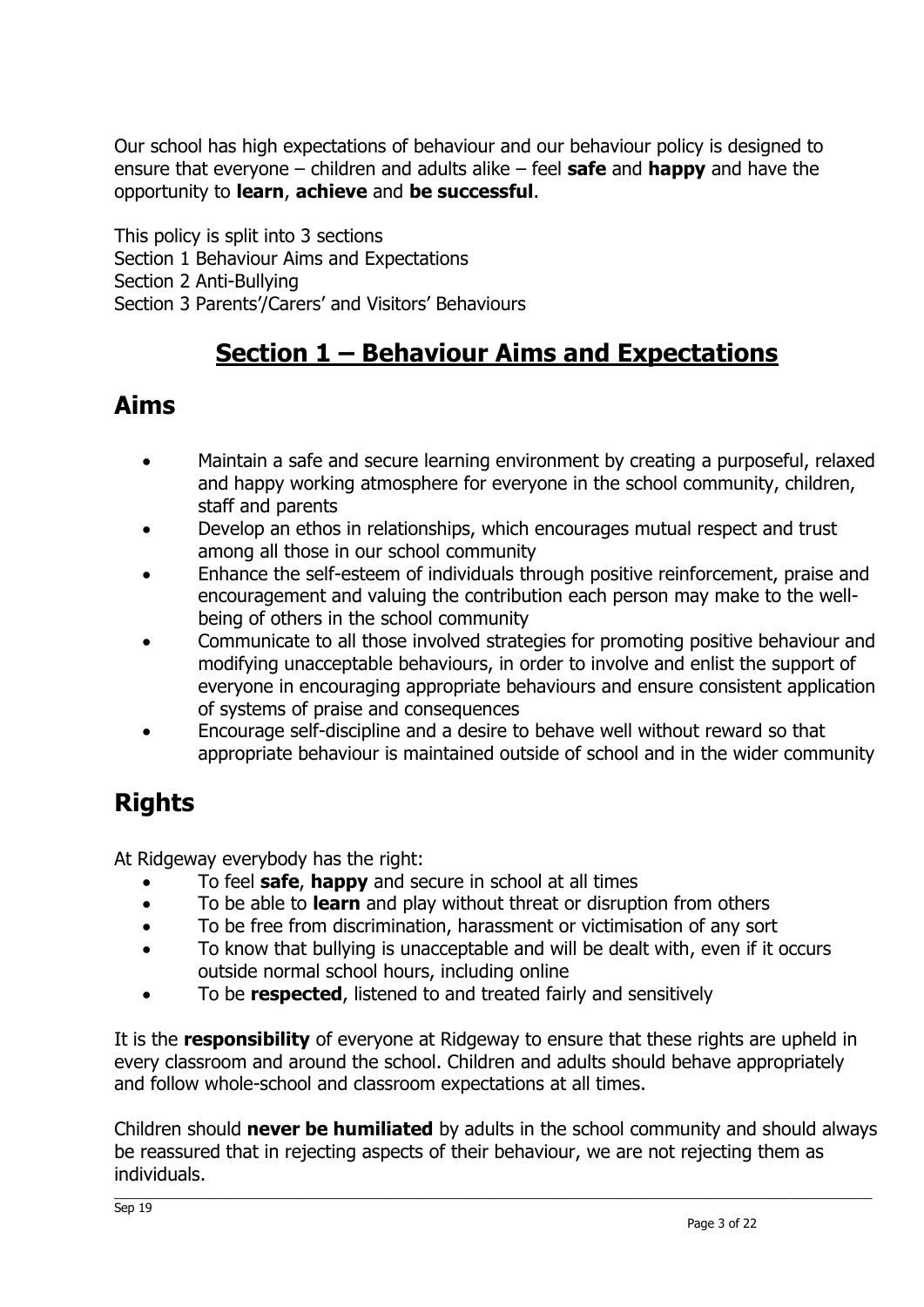## **Whole-School Expectations**

Children at Ridgeway know their rights and are helped to understand their responsibilities in upholding those rights. Whole-school expectations are based on children's responsibilities towards others, learning and the school environment. Staff and parents/families/carers should all be involved in promoting and explaining these responsibilities to children.

#### **Children's responsibilities towards others:**

- Behave safely
- Be honest and fair and respect others
- Be kind and polite with words and actions
- Listen to adults and follow instructions
- Take responsibility for own actions (put it right)

#### **Children's responsibilities towards learning:**

- Try hard and stay focussed with all learning
- Listen to the person who is talking
- Speak with an appropriate volume (classroom voices)
- Join in with others when learning (collaborate and do your bit)
- Value everyone's learning

#### **Children's responsibilities towards the school environment:**

- Walk sensibly, quietly and considerately around the school
- Take care of equipment and resources
- Keep the school and grounds tidy
- Help to find ways to improve the school environment
- Wear school uniform appropriately

At the start of each academic year (in assemblies and in class), all children are reminded of their rights and responsibilities and are involved in discussing positive behaviours which can impact positively on others and create an environment that best promotes learning and wellbeing.

Whole-school expectations (children's responsibilities) are displayed clearly in classrooms and are regularly referred to. A home/school agreement is sent home at the start of every academic year to ensure that everyone understands their responsibilities and the behaviour expectations.

The impact of both positive and unacceptable behaviours is a continuous theme throughout the year during classroom learning, assemblies and informal conversations with children.

## **Strategies for Promoting Positive Behaviour**

- Quality First Teaching
- Interesting and exciting learning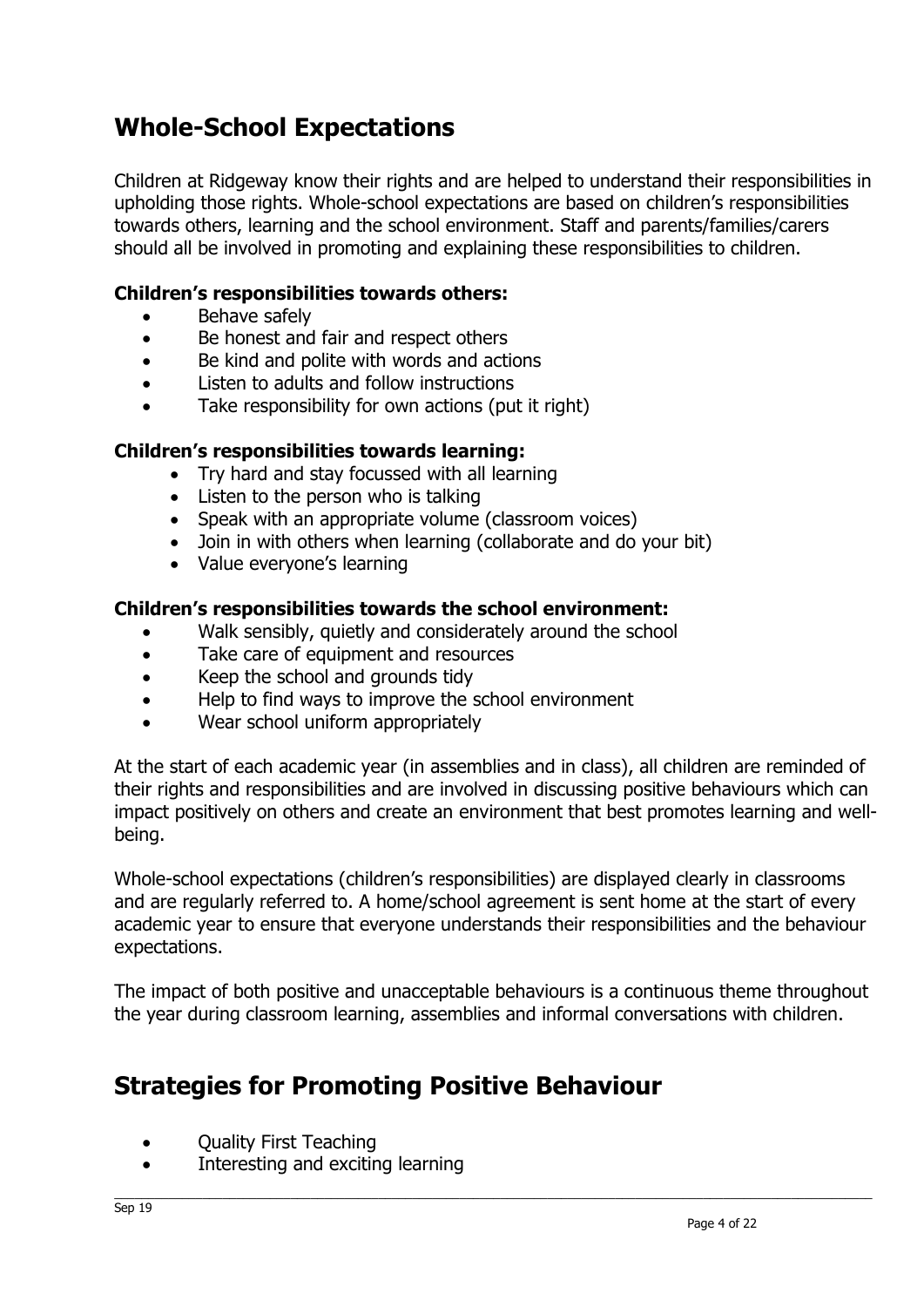- Clear and consistent high expectations
- Noticing good behaviour (specific feedback and praise)
- Celebrating success (sharing learning in class, with Headship Team, in assembly, with parents)
- Adults modelling appropriate behaviour
- Class and whole-school assemblies make use of appropriate stories and real-life experiences to reinforce a positive and moral ethos
- Children are made aware of their rights and responsibilities and are involved in discussing the behaviour they want in their class to protect those rights
- Children are regularly involved in discussion about the importance of their responsibilities and the positive impact their behaviour can have on others, their learning and the school environment
- Children are listened to and given the opportunity to discuss issues relating to behaviour so that they can adapt their behaviour in the future and learn from their mistakes
- Zones of Regulation: supporting children's awareness of their own emotions, and how these impact on behaviours (**Appendix B**)
- Recognition when behaviour has improved and being explicit about the change that has occurred to raise self-awareness
- Giving children responsibility for areas around the school or helping adults
- Peer mentoring

This is by no means an exhaustive list.

## **Unacceptable Behaviour**

Behaviours which affect or threaten any rights of others are deemed unacceptable. To help children to understand the impact of their behaviour/actions, examples of unacceptable behaviours, their severity and impact on others are discussed.

#### **Unacceptable behaviour includes:**

- Any dangerous behaviour which puts the health, safety and well-being of themselves and others at risk
- Any intimidation, physical or verbal aggressive or threatening behaviour by a group or an individual towards others
- Bullying
- Discrimination or abuse of any groups or individuals
- Sexual violence and/or sexual harassment intentional sexual touching without consent, sexual comments, sexual jokes or taunting, physical behaviour such as interfering with clothes, online sexual comments, sexual messages, sharing of nude or semi-nude images or explicit content
- Any form of fighting. Children should be helped to appreciate that "play-fighting" invariably turns nasty, whether intentionally or not, and someone is likely to get hurt
- Using or possessing prohibited or illegal items or using/threatening to use an item to cause harm to themselves, others or property
- **Swearing**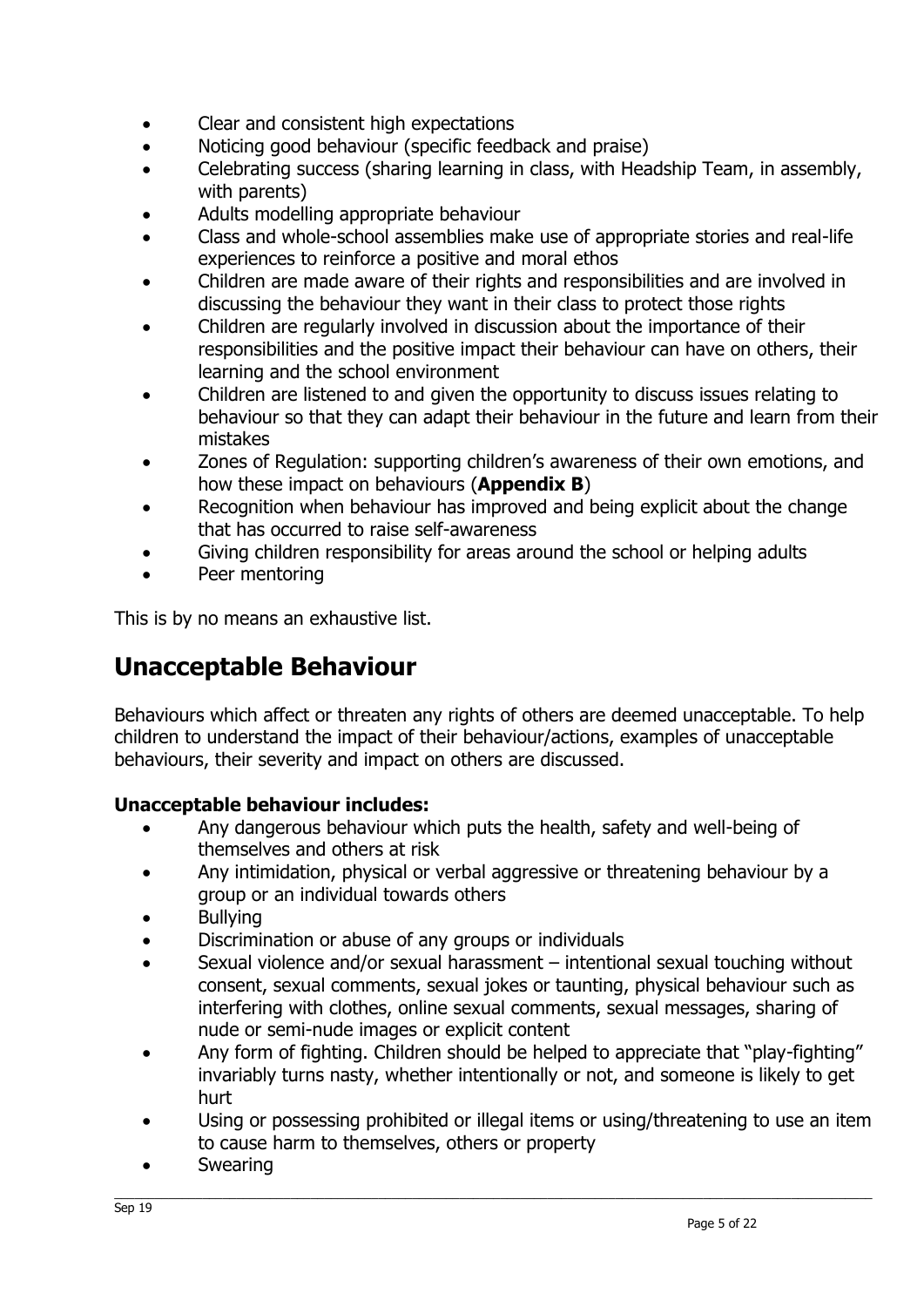- Rudeness to any adult working in school, including refusing to do what an adult has asked them to do or not accepting consequences.
- Any damage or theft to property, whether classroom or school equipment or the property of others
- Disrupting other children's learning (including calling out/making unnecessary noises, off task conversations, wandering around, time wasting)
- Lying to get oneself out of a potentially difficult situation. Children can be helped to see that truthfulness is invariably the better option so that the problem is sorted out quickly, impact on others is reduced and consequences don't escalate.

Any consequences should be meaningful, appropriate, easily understood and aim to put things right and restore relationships. Discussion after an event/incident plays a huge role in modifying unacceptable behaviour and helps children to understand the impact of their behaviour including how it affects others.

Children understand that the general approach to dealing with unacceptable behaviour is: **Discuss**, **Reflect**, **Put it Right**. This is displayed in classrooms and around the school and is a strategy that can be used by adults and also children themselves when resolving their own disputes.

Consequences are applied as necessary taking into consideration how extreme the behaviour is or how frequently the behaviour occurs. Consequences are there to discourage disruptive behaviour and provide support for anyone affected by the disruptive behaviour. Children need to know that they can stop consequences from escalating by stopping the behaviour when warned and apologising straight away.

#### **Consequences can include:**

- Verbal reminders/warnings from adults
- Discussion with an adult about the behaviour
- Removing a child from a situation (asking them to move or spending time in another class)
- Asked to stop and think for 5 minutes or repeat the action appropriately (e.g. go back and walk)
- Withdrawal of privileges/freedoms, such as a playtime or participation in extracurricular activities and trips
- Tidying/repairing any mess or damage incurred
- Asked to complete unfinished learning in own time (including at home)
- Informing parents/carers and/or involving parents/carers in discussion
- Involvement of a Leading Practitioner or member of the Headship Team (HST)
- Seclusion at lunchtime or during learning time (learning away from other children, on school premises but not in class)
- Fixed term exclusion
- Permanent exclusion

Some children will need extra support with modifying their behaviour and an individualised approach with reasonable adjustments may be taken for children with SEND when applying the Behaviour Policy. The school understands that behaviour may be communicating an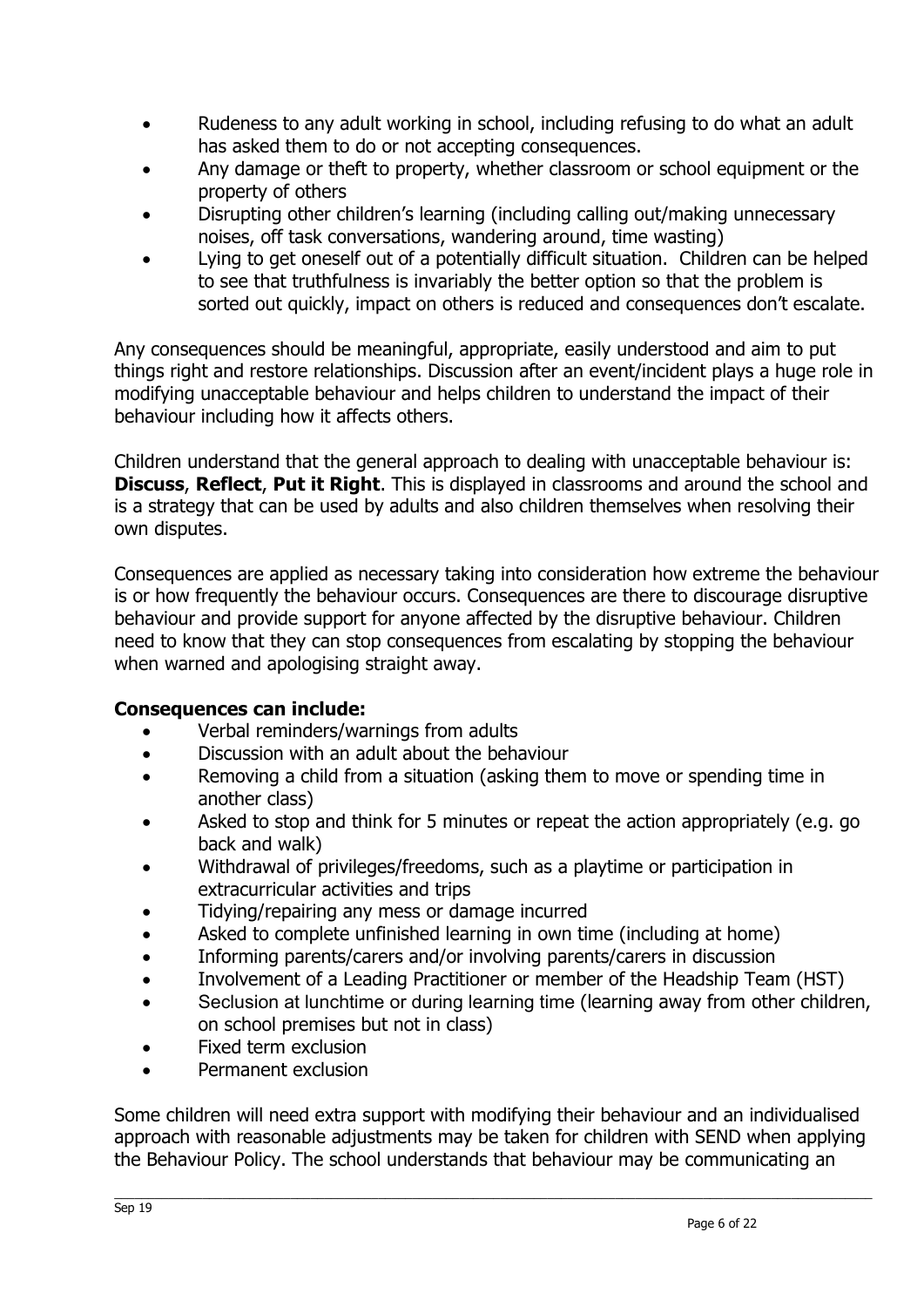unmet need and would therefore seek to identify and implement the right support for a child to better meet their needs.

The school understands that changes in behaviour may be an indicator that a pupil is in need of help or protection, and all staff have Safeguarding training to help them to recognise the signs, including behavioural changes. The school always considers whether a child's behaviour is linked to them suffering or being likely to suffer harm. Where this is the case, the school follows the Child Protection and Safeguarding Policy.

#### **Zero tolerance approach to sexual harassment and sexual violence:**

Adults will help to create an environment where sexual harassment and/or violence are less likely to happen by tackling any incidents of sexism immediately in the moment, explaining to children why the comments or actions are not appropriate and explaining how the other person might feel.

Children will be taught about healthy relationships and the need for consent through our well-being lessons (RSHE curriculum), other classroom learning, assemblies and real-life situations.

All incidents of sexual harassment and/or violence will be met with a suitable response and **never ignored**.

Children are encouraged to report anything that makes them feel uncomfortable, no matter how "small" they feel it might be. Adults will listen and reassure children who report concerns and all concerns will be discussed with a DSL and then reported on cpoms. Children will be informed of how their concern is being/has been dealt with.

The school response will be proportionate, considered and supportive and decided on a case-by-case basis. The aim is always to protect and support both children and is likely to involve carrying out a risk assessment to determine whether to:

- Manage the incident internally
- Refer to early help
- Refer to children's social care
- Report to the police

Please refer to our Child Protection and Safeguarding Policy for further information.

## **Strategies for Dealing with Persistent Unacceptable Behaviour**

No school will ever be free of children who have difficulties managing their behaviour. It is school policy to manage such behaviour in a positive and supportive way, involving parents and, where necessary, the educational psychologist and other support agencies.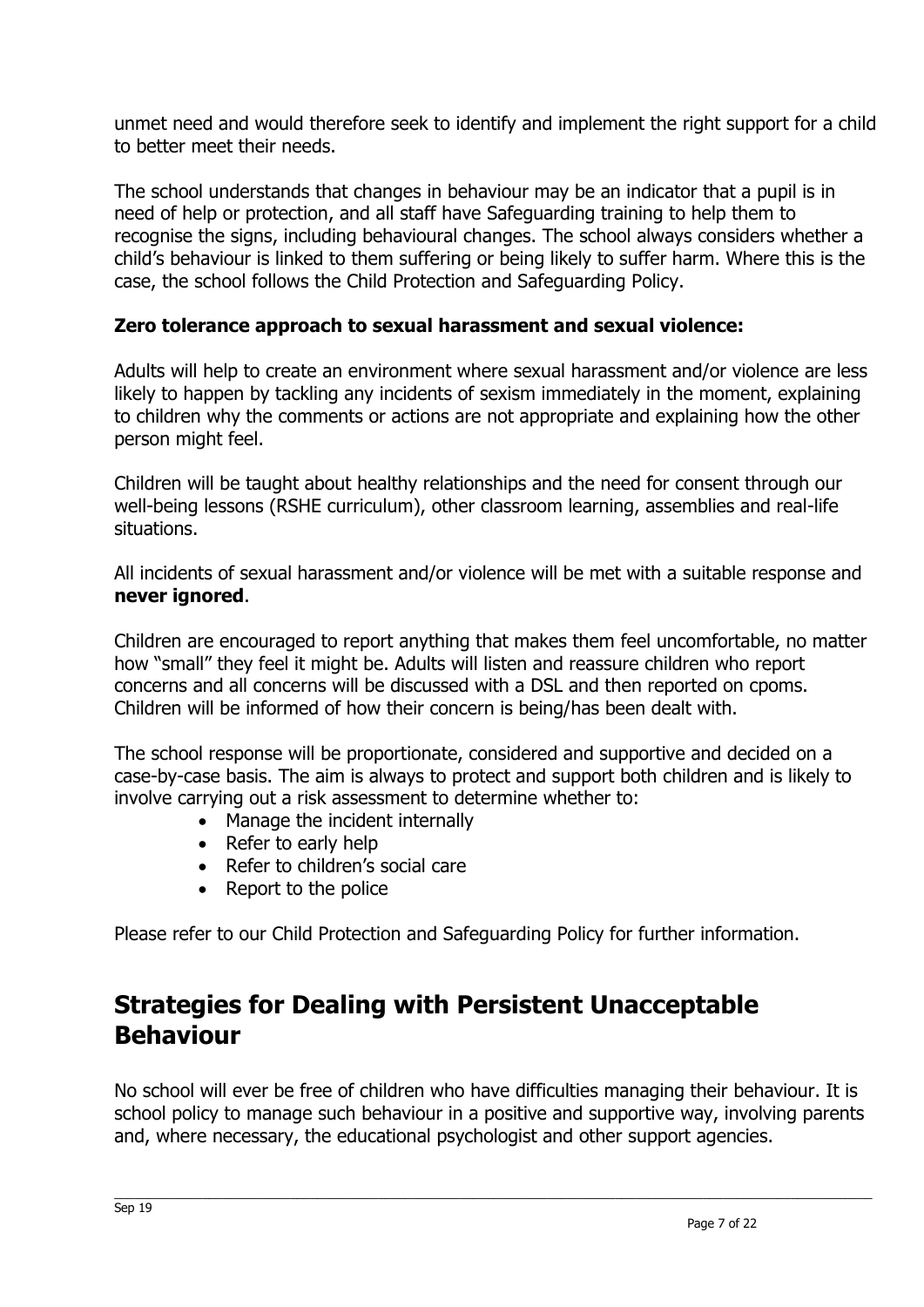#### **Strategies for dealing with persistent unacceptable behaviour may include:**

- Regular discussion with children and parents/carers
- Calming time and the use of safe spots
- Teaching children strategies to recognise and manage their own anger more effectively (Zones of Regulation)
- Home/school message books, so that children showing persistently unacceptable behaviours are made aware of the importance of liaison between school and parents/carers
- Individual Behaviour Plans or behaviour targets on an Additional Support Plan (children involved in setting targets where appropriate)
- Tracking the progress of a child's behaviour in class (target tracking sheets/personalised reward charts/observations in class)
- Structured lunchtimes (lunchtimes are carefully planned with some outside and some inside time with adult support where necessary)
- Structured learning time (the day is broken down into small manageable tasks)
- Planned support from the school Nurture team
- Team of adults working closely together to support the child
- Recording incidents over time to enable better understanding of possible triggers for behaviour and to support in avoiding or managing those triggers
- Personalised consequences to deal with an individual's very specific behaviour
- Referral to outside agencies
- Pastoral Support Programmes (PSP)
- Confiscation Staff will remove any item from a child that they reasonably suspect has been or is likely to be used to cause personal injury or to damage property (including to the child's own property and in the case of self-harm) or any item that is detrimental to school discipline. These items may be returned to pupils but some items will need to be returned to parents/carers. Staff will also remove any illegal or prohibited items such as drugs, alcohol, stolen items, pornography, fireworks or weapons. These items will not be returned and may be passed to the police
- Restraint A group of staff are trained in using 'Positive Handling' techniques. Deescalation is the first strategy and handling children is a last resort. Restraint of children is only used when: a child is at risk of hurting themselves or others; is damaging property; or is seriously disrupting the learning of others. Staff will use the minimum amount of force necessary for the shortest amount of time possible and it will never be used as a punishment. Restraint will be used in a way that maintains the safety and dignity of all concerned. Any incidents of the use of positive handling will be reported to parents/carers and recorded on a behaviour log

This is by no means an exhaustive list, but it gives an indication of the many strategies taking place in school.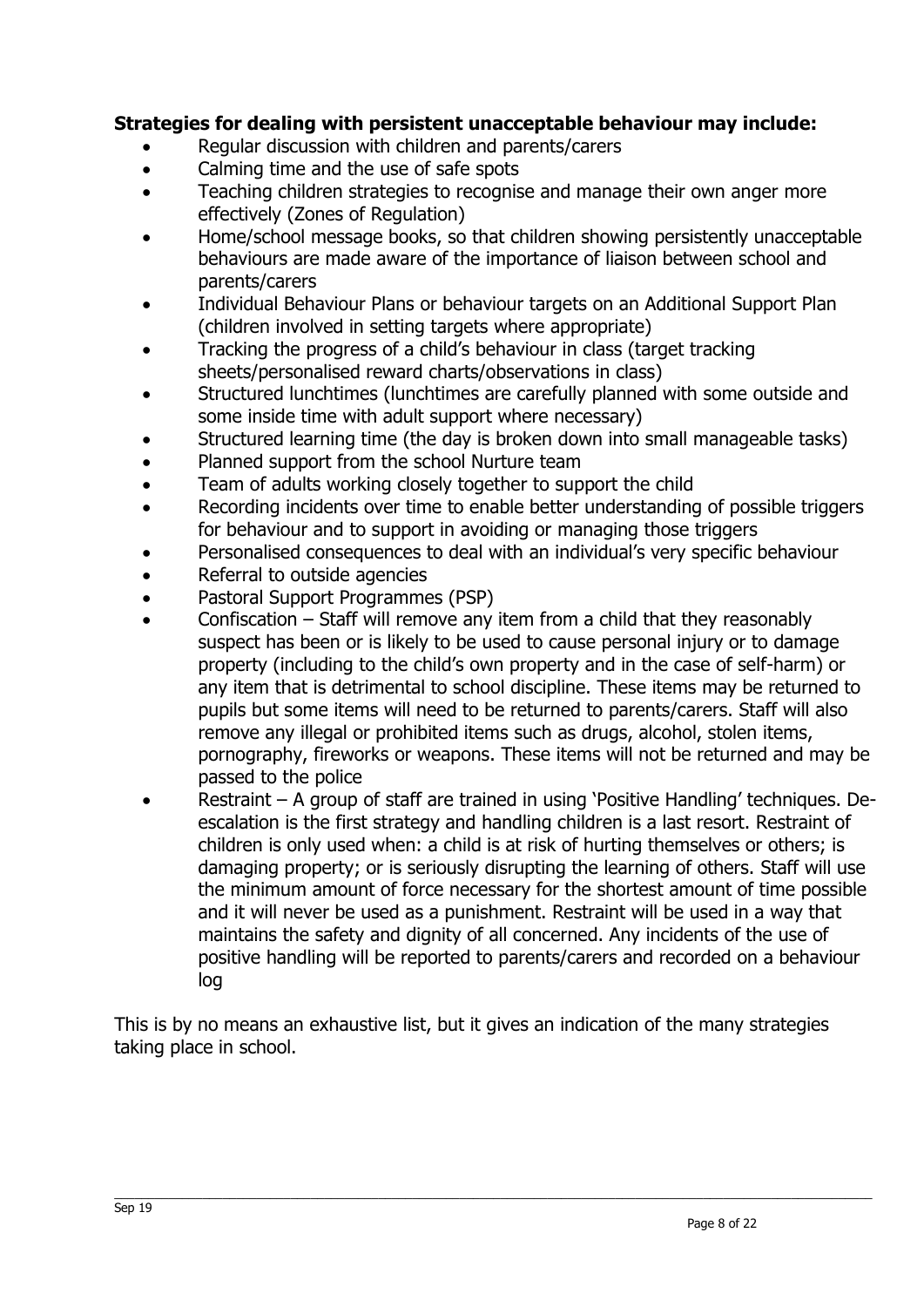## **Exclusion**

Very serious incidents, including violence or verbal abuse or behaviour threatening the health, safety and well-being of others or damage to property, are likely to result in a fixed term exclusion.

In severe cases, if fixed term exclusions do not help the pupil, a permanent exclusion can be enforced. This is viewed as a last resort when other strategies are not working.

Parents/carers receive a letter from the school explaining their responsibilities during the exclusion and the right to appeal. The Co-Heads inform the LA and the governing body about all exclusions.

The governing body has a discipline committee, which considers any exclusion appeals on behalf of the governors.

## **Off-site Behaviour**

Consequences may be applied when a child has behaved in an unacceptable manner off-site when representing the school. This means when the child is:

- Taking part in any school-organised or school-related activity (e.g. school trips)
- Travelling to or from school
- Wearing school uniform
- In any other way identifiable as a pupil at the school

Consequences may also be applied when a child has behaved in an unacceptable manner off-site at any time, whether or not the above apply, if the behaviour:

- Could have repercussions for the orderly running of the school
- Poses a threat to another pupil or member of the public
- Could adversely affect the reputation of the school

Consequences will only be given on school premises, unless the pupil is off-site and under the lawful control of a staff member (e.g. on a school trip).

The school will respond to and investigate reports of unacceptable online behaviour when the child is off-site in order to protect the child or others.

## **Malicious Allegations**

Where a child makes an allegation against a member of staff and that allegation is shown to have been deliberately invented or malicious, the school will discipline the child in accordance with this policy.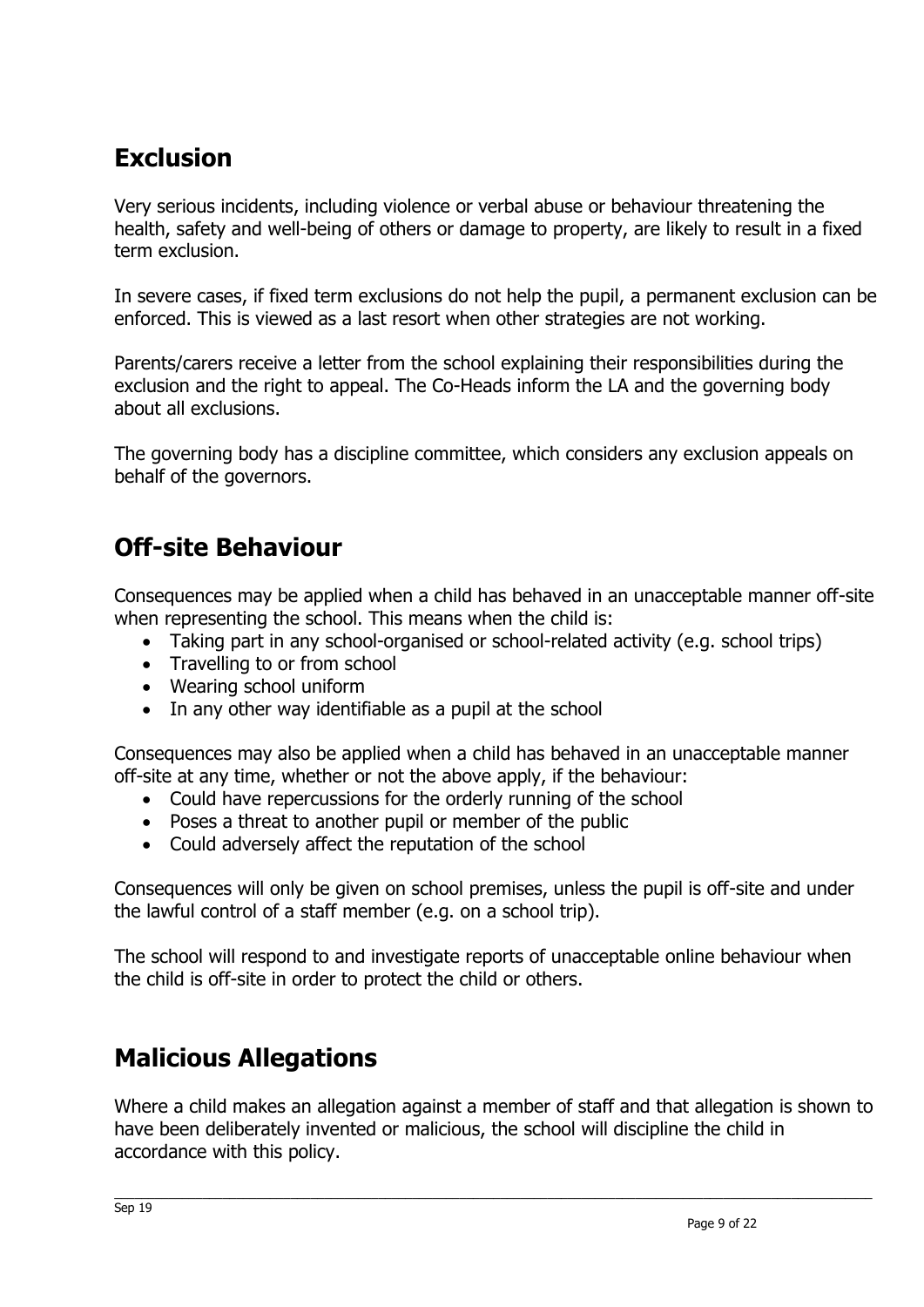Where a child makes an allegation of sexual violence or sexual harassment against another child and that allegation is shown to have been deliberately invented or malicious, the school will discipline the child in accordance with this policy.

In all cases where an allegation is determined to be unsubstantiated, unfounded, false or malicious, the school (in collaboration with the Local Authority Designated Officer, where relevant) will consider whether the child who made the allegation is in need of help, or the allegation may have been a cry for help. If so, a referral to children's social care may be appropriate.

The school will also consider the pastoral needs of staff and children accused of misconduct.

Please refer to the school's Child Protection and Safeguarding Policy and the policy for Dealing with Allegations of Abuse Against Staff for further information.

## **Section 2 Anti-Bullying**

At Ridgeway Primary School we believe that it is a basic entitlement of all children to receive their education free from humiliation, oppression and abuse. It is the responsibility of all adults working in the school to ensure that children learn in an atmosphere which is caring and protective.

Bullying affects everyone, not just the bullies and victims. It also affects those other children who may witness bullying, and less aggressive children can be drawn in by group pressure.

Bullying can have a devastating effect on individuals within school; it can lead to absenteeism and under-achievement and, in the worst cases, to depression and suicide. For the silent majority who witness bullying or who know that it goes on, the effects can also be traumatic, leading to feelings of worry, fear, guilt and, in some cases, absenteeism.

At Ridgeway Primary School we consider the ongoing education of children essential in order to develop skills and strategies to allow them to identify, cope with and, ultimately, prevent bullying.

#### **Definition of bullying**

"Bullying is behaviour by an individual or group, repeated over time, that intentionally hurts another individual or group either physically or emotionally. Bullying can take many forms (for instance, cyberbullying via text messages or the internet), and is often motivated by prejudice against particular groups, for example on grounds of race, religion, gender, sexual orientation, or because a child is adopted or has caring responsibilities. It might be motivated by actual differences between children, or perceived differences."

Bullying thrives in an atmosphere of secrecy; victims and bystanders fear reprisals if they report a bullying incident; without knowledge of the incident, staff cannot intervene to protect the victim and, accordingly, they are not seen by children as an effective source of help to which they can turn.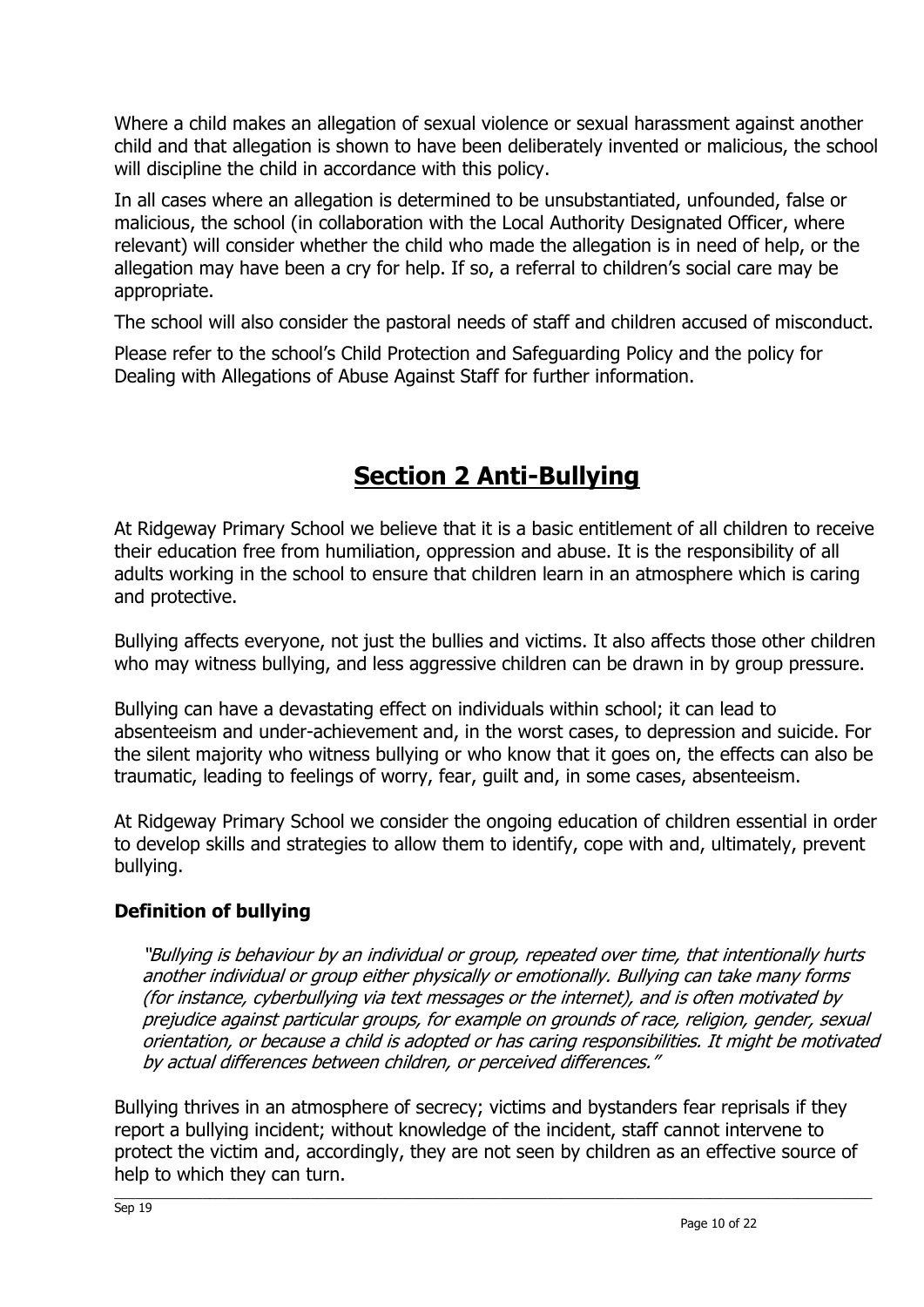Bullying can occur through several types of anti-social behaviour, such as:

- PHYSICAL hitting, kicking, pushing, spitting or any other use of violence
- VERBAL name-calling, sarcasm, teasing and taunting
- INDIRECT VERBAL spreading rumours and other verbal abuse said to others about the victim
- PREJUDICE-BASED AND DISCRIMINATORY can include taunts, gestures, graffiti, or physical abuse focused on particular characteristics such as gender, race, religion, ethinic origin, sexuality, disability
- EXCLUSION being excluded from discussions/activities/games with those they believe to be their friends
- EMOTIONAL being unfriendly, excluding, tormenting (e.g. hiding or damaging students' property)
- INTIMIDATION making rude gestures, staring, verbal threats of physical violence used to scare a victim or make them do something
- CYBERBULLYING unkind messages/chat/spreading rumours/sharing pictures through social network sites, emails, texts or gaming sites

These are relatively rare occurrences, but can and do happen in school communities. We work hard to create an ethos and culture which protects children from these unpleasant aspects of behaviour and we are committed to dealing with any incidents straight away, in order that children involved in any incidents are made aware immediately that such behaviour is unacceptable.

#### **Action taken by school to prevent bullying**

- All complaints taken seriously, investigated and dealt with quickly and firmly
- High levels of adult support in the playground
- Staff awareness training
- Discussion with children on aspects of bullying and the appropriate way to behave towards each other
- Provision of equipment and a range of areas to occupy children at lunchtime
- Providing a curriculum which stresses the importance of children learning tolerance, learning to take responsibility and caring for others
- Recognising and praising non-aggressive behaviour
- Using the peer group to actively discourage bullying
- Helping children to develop positive strategies and be assertive with bullies

The most important factor associated with decreasing bullying is the children's perceptions of the extent to which staff intervene to prevent it.

Any reports of bullying are taken seriously and investigated thoroughly. A reduction in bullying is directly related to an increased willingness of teaching and support staff to intervene in bullying incidents and an increase in confidence of children to report bullying. Ridgeway encourage all children to report behaviours they feel are inappropriate including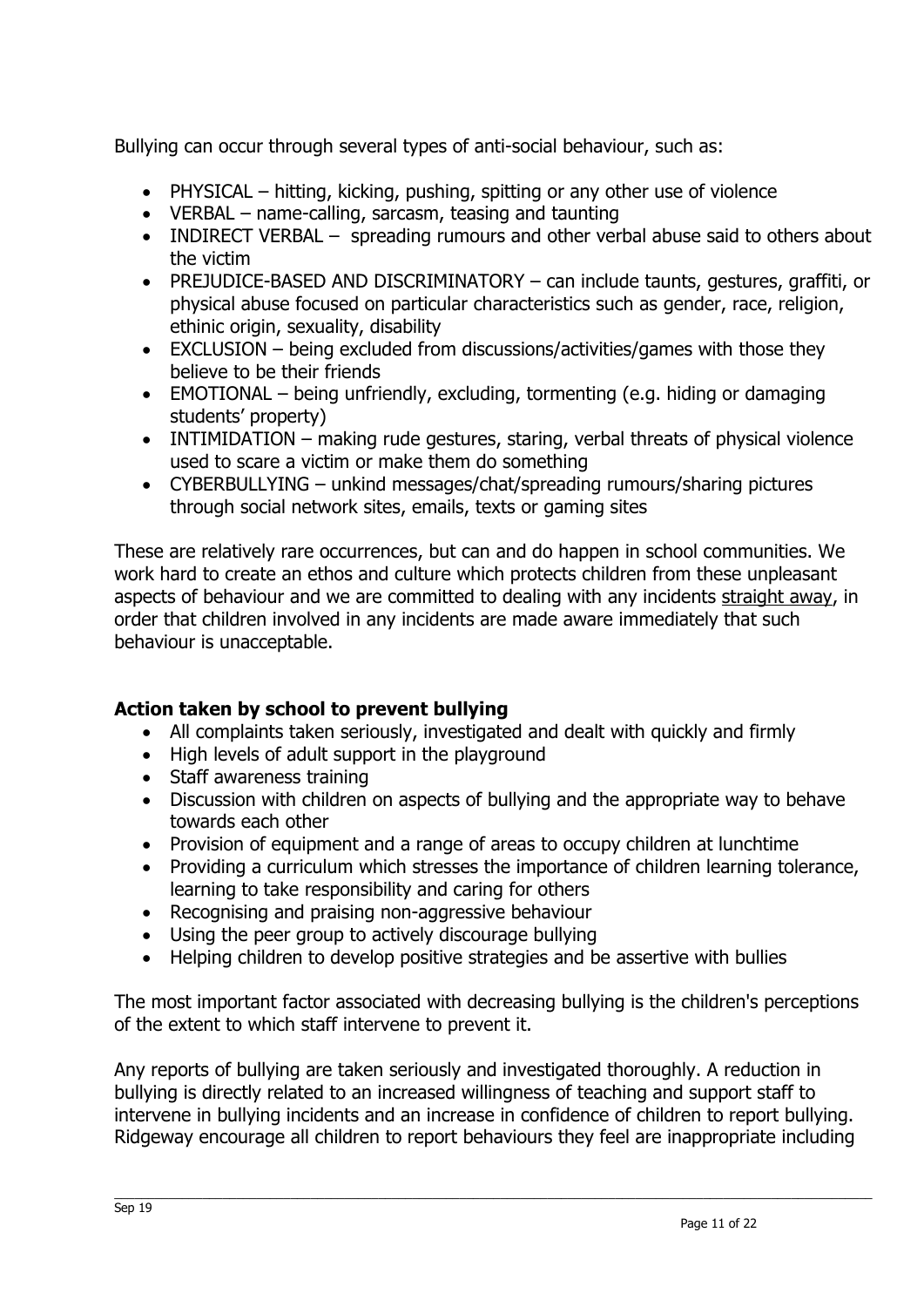bullying. If staff are unaware of inappropriate behaviours it makes it difficult for staff to support.

Our Behaviour Policy does not condone any form of bullying, whether physical or verbal abuse or persistent teasing. Any parent/carer who suspects that their child may be a victim of any kind of bullying should contact the class teacher as soon as they have a concern.

#### **Action taken when bullying is suspected**

If bullying is suspected, the suspected victim, the suspected bully and any witnesses will be talked to in the first instance. If any degree of bullying is identified following investigation, the following action will be taken:

Help, support and counselling will be given as is appropriate to both the victims and the bullies:

#### **We support the victims in the following ways:**

- by offering them an immediate opportunity to talk about their experiences
- informing the victims' parents/carers
- by offering continuing support when they feel they need it
- by arranging for special supervision in the playground
- by taking steps to prevent more bullying

#### **We also discipline, yet try to help the bullies in the following ways by:**

- the bullies are officially warned by the HST to stop the bullying and other relevant consequences already listed in this policy will be applied
- discussion with the bully to establish possible reasons for their behaviour
- informing the bullies' parents/carers that bullying has taken place
- involving the bullies' parents/carers in strategies to support
- continuing to work with the bullies in order to change their behaviour
- requesting help from support services
- if bullying continues, then the bully's parents/carers will be formally informed in writing and the bully may be temporarily excluded
- if such behaviour does not end, then there may be a recommendation for permanent exclusion

#### **The parents'/carers' role in preventing bullying:**

- take an active interest in your child's social life and chat about friends and their activities (including online communications)
- watch for signs of distress in your child or any changes in behaviour
- inform the school immediately you suspect your child is being bullied. Your concerns will be taken seriously and appropriate action will follow
- advise your child **not** to fight back. It makes matters worse and your child could be accused of bullying themselves
- make sure your child is fully aware of the school policy concerning bullying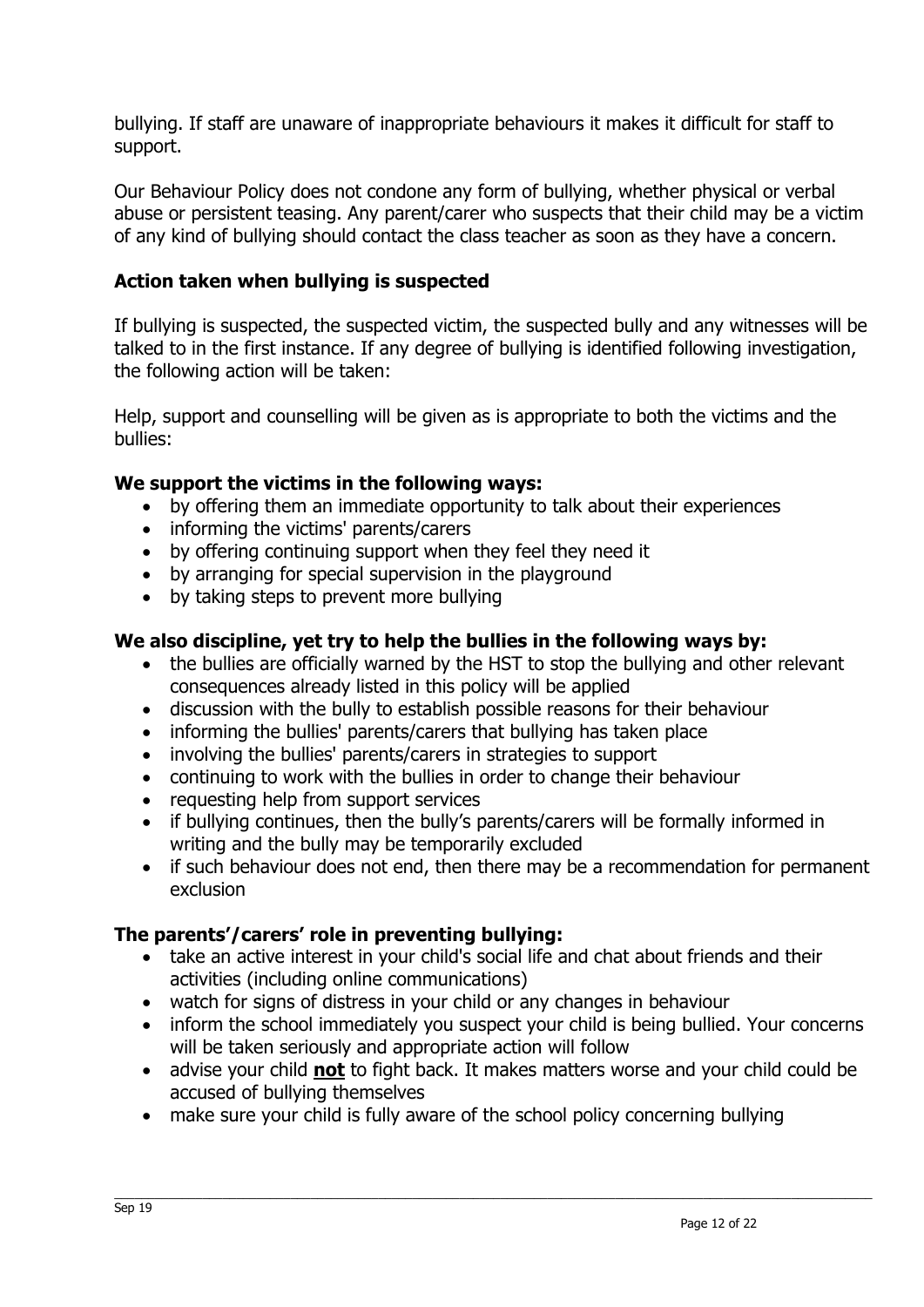#### **Children are regularly informed of the school policy at assemblies and during class time, with particular emphasis on the following points:**

- understanding what bullying is and that it is WRONG
- to speak to a member of staff and be reassured that they will not get into trouble if they tell
- to be proud of who they are
- to try not to show that they are upset. It is hard, but a bully thrives on someone's fear
- to stay with a group of friends
- $\bullet$  to be assertive say "NO!" Walk away confidently
- that fighting back makes things worse
- to take action if they know someone is being bullied. Watching and doing nothing is wrong – tell an adult immediately
- not to pretend to be friends with a bully

In cases of cyberbullying:

- Do not respond
- Secure and preserve any evidence and print off any computer evidence
- Report to an adult at home or in school
- If bullying occurs on a social networking site, inform the site and ask for this to be removed

## **Section 3 Parents'/Carers' and Visitors' Behaviours**

#### **Statement of principles**

Ridgeway encourages close links with parents/carers and the community. We believe that children benefit when the relationship between home and school is a positive one. We are very proud and fortunate to have an extremely supportive school community.

Staff, parents/carers and other visitors are expected to act as role models, show respect and concern for others and support the respectful ethos of our school by setting a good example in their own speech and behaviour towards all members of the school community.

The vast majority of parents, carers and others visiting our school set a good example. This policy addresses those rare occasions when behaviour is inappropriate.

#### **Incidents involving others' children**

If an incident has happened at school, parents/carers are requested not to approach/telephone the other parents/carers.

Approaching someone else's child in order to discuss an incident or "tell them off" because of their actions (whether alleged or observed) is not appropriate in any circumstances. If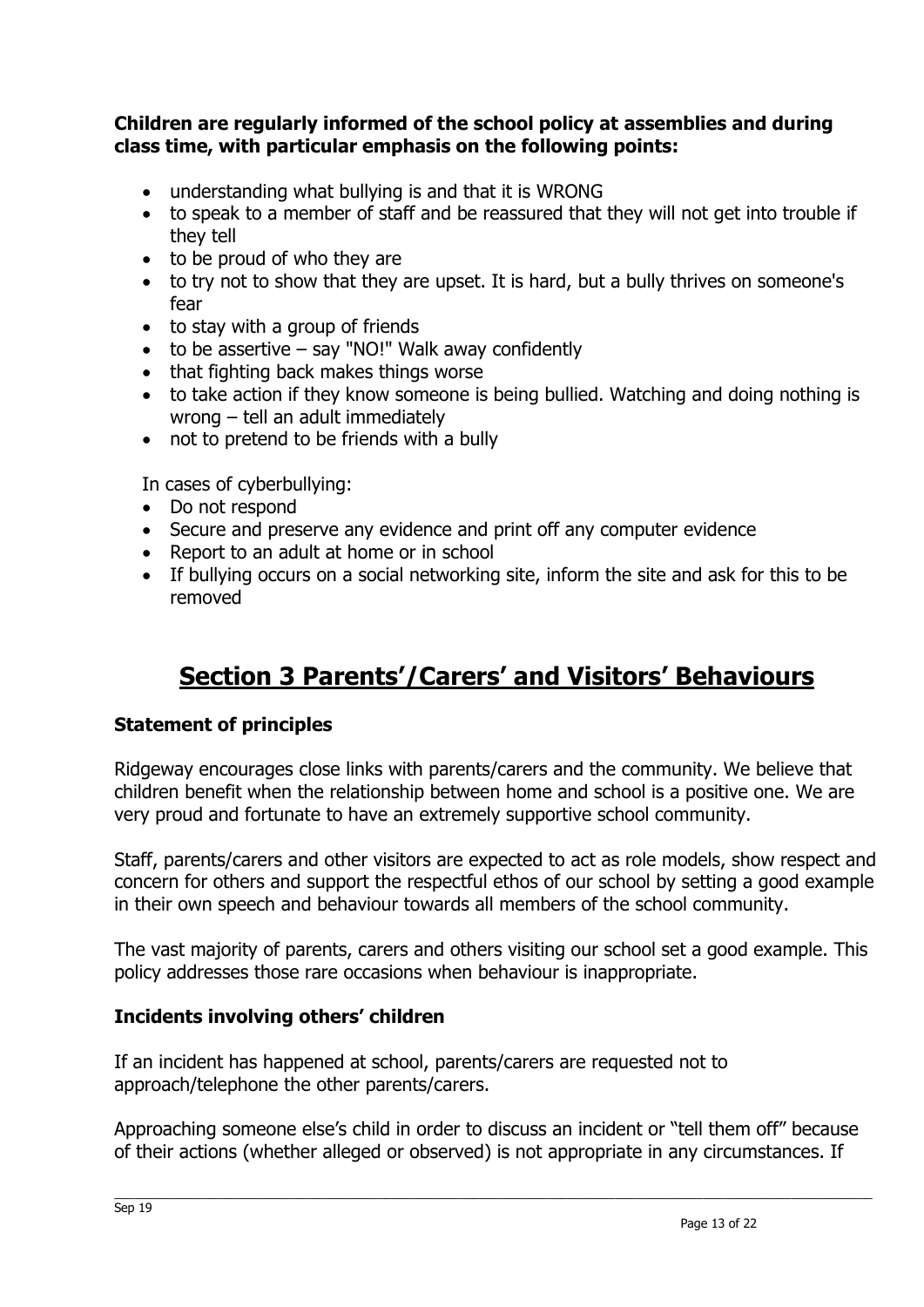parents/carers have concerns about something that has happened in school they should speak to a member of staff promptly.

#### **Unacceptable behaviours**

Aggression, threatening behaviour, verbal and or physical abuse towards members of school staff or the wider school community is unacceptable no matter what the circumstances are. All members of the school community have the right to feel safe in the school environment.

All members of staff have the right to work without fear of violence and abuse, and can therefore refuse to interact with an adult who is displaying unacceptable behaviours, may seek support from colleagues and in extreme cases have the right to use self-defence.

Examples of behaviour that are considered serious and unacceptable and will not be tolerated include:

- shouting at members of the school community, either in person or over the telephone
- physically intimidating or threatening members of the school community, e.g. standing very close to someone
- the use of aggressive hand gestures
- racist or sexist comments including sexual innuendo
- swearing at members of the school community either in person or on the telephone
- pushing, hitting, kicking, punching
- breaching the school's security procedures
- disruptive behaviour which interferes or threatens to interfere with any of the school's normal operation or activities anywhere on the school premises
- any inappropriate behaviour on the school premises
- using loud or offensive language or displaying temper
- damaging or destroying school property
- sending abusive or threatening emails or text/voicemail/phone messages or other written communications (including social media) to anyone within the school community
- defamatory, offensive or derogatory comments regarding the school or any of the pupils/parents/carers/staff/governors at the school on social media sites
- the use of physical, verbal or written aggression towards another adult or child. This includes physical punishment of your own child on school premises
- approaching someone else's child in order to discuss or chastise them because of the actions of this child towards their own child (such an approach to a child may be seen to be an assault on that child and may have legal consequences)
- smoking, taking illegal drugs or the consumption of alcohol on school premises (alcohol may only be consumed during authorised events)
- actions which are obsessive, persistent, harassing, prolific, repetitious
- prolific correspondence or excessive email or telephone contact about a concern or complaint

See Unreasonably Persistent Complaints, Vexatious Complaints, Duplicate Complaints or Complaint Campaigns Policy for further examples of unacceptable behaviours.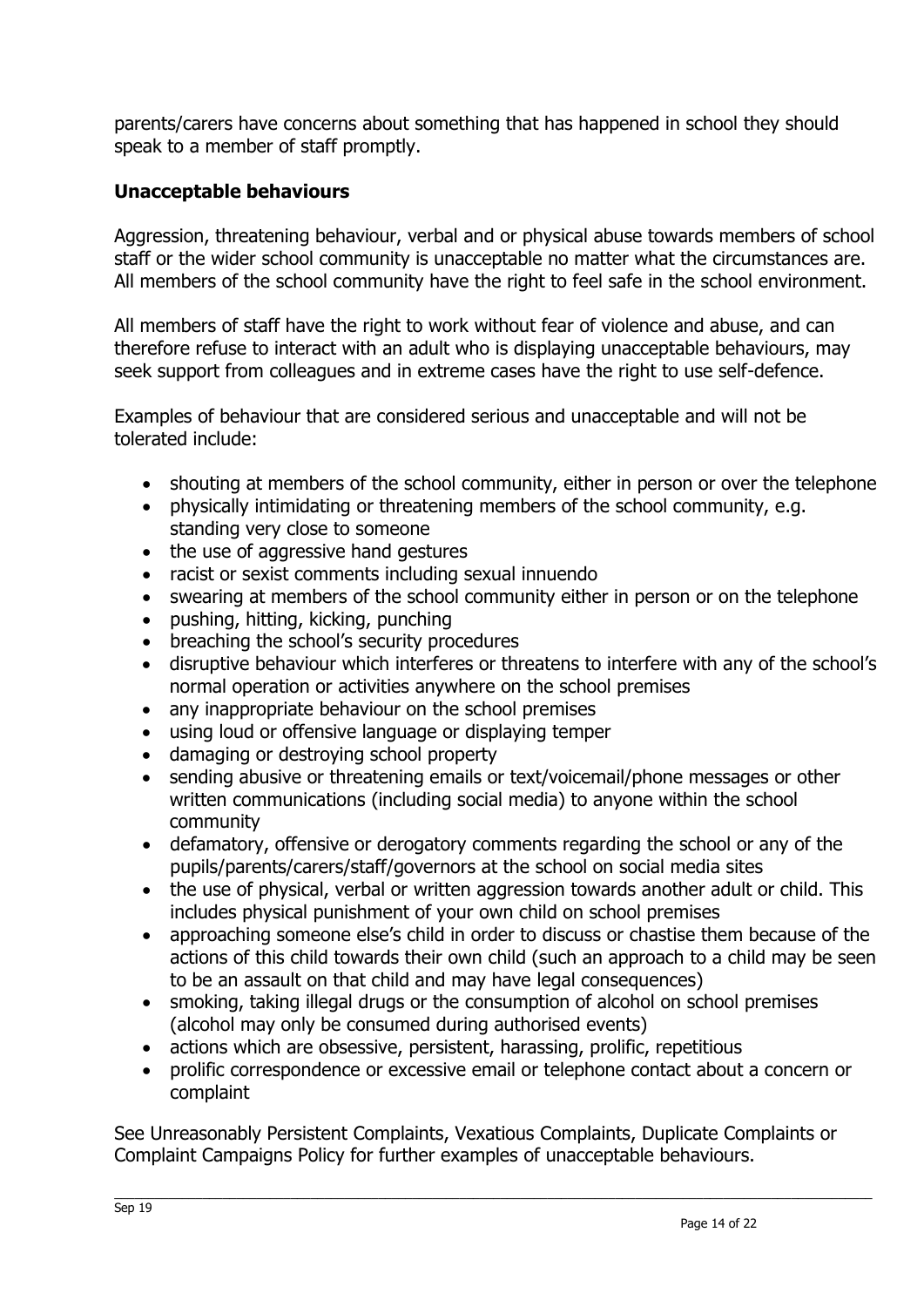This is not an exhaustive list but seeks to provide illustrations of such behaviour.

Unacceptable behaviour may result in the person being asked to leave the premises immediately and/or the police being called.

#### **Inappropriate use of social network sites**

Social media websites are being used increasingly to fuel campaigns and complaints against schools, head teachers, school staff and, in some cases, other parents/carers/pupils.

The Governing Body of Ridgeway Primary School considers the use of social media websites being used in this way as unacceptable and not in the best interests of the children or the whole school community.

This section applies to personal web space such as social networking sites (for example Facebook, MySpace, Instagram, SnapChat), blogs, microblogs such as Twitter, chatrooms, forums, podcasts, *WhatsApp*, open access online encyclopaedias such as *Wikipedia*, social bookmarking sites such as *del.icio.us* and content-sharing sites such as *flickr* and YouTube. The internet is a fast-moving technology and it is impossible to cover all circumstances or emerging media – the principles set out in this policy must be followed irrespective of the medium.

We take very seriously inappropriate use of social media by a parent to publicly humiliate or criticise another parent/carer, member of staff or child.

If parents/carers have any concerns about their child in relation to the school the correct procedure should be followed. Parents/carers should:

- 1. Initially contact the class teacher
- 2. If the concern remains, contact the Co-Heads
- 3. If still unresolved, contact the school governors through the complaints procedure (set out in the school's Complaints Policy)

**'Think before you post':** Social media, whether public or private, **should not** be used to fuel campaigns and voice complaints against the school, school staff, parents/carers or children.

#### **Inappropriate online activity includes:**

- Identifying or posting images/videos of children including posting on WhatsApp groups or using other similar technology
- Abusive or personal comments about staff, governors, children or other parents/carers
- Bringing the school into disrepute
- Posting defamatory or libellous comments
- Emails circulated or sent directly with abusive or personal comments about staff or children
- Using social media to publicly challenge school policies or discuss issues about individual children or members of staff
- Threatening behaviour, such as verbally intimidating staff, or using bad language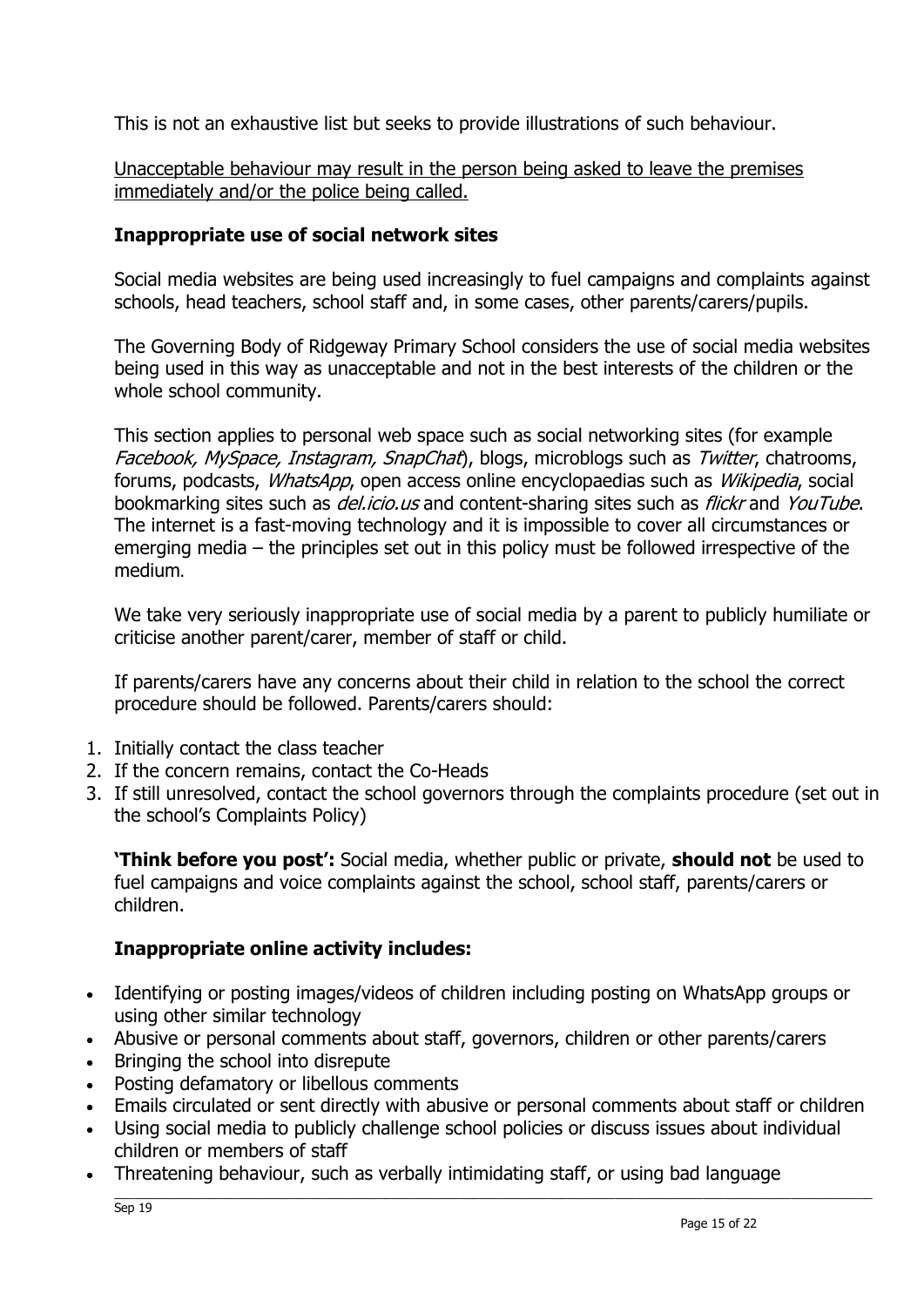- Breaching school security procedures
- Any written communications to the school, or about the school and staff, that are aggressive in tone or libellous in content (as covered by the Malicious Communications Act 1988 (MCA) that makes it illegal in England and Wales to "send or deliver letters or other articles for the purpose of causing distress or anxiety"). This also applies to electronic communications such as social media networks

At our school we take our safeguarding responsibilities seriously and will deal with any reported incidents appropriately in line with the procedure below.

#### **Procedure following any unacceptable behaviour including behaviour online**

If a parent/carer behaves in an unacceptable way towards a member of the school community, the HST or appropriate senior staff will communicate with the individual either verbally or in writing that their behaviour was unacceptable, referring to this policy.

If the individual has a genuine concern which they would like resolving, the HST will seek to resolve the situation through discussion and mediation when the individual is calm. The complaints procedure may be relevant to deal with the concern.

In cases where the unacceptable behaviour is considered to be a serious and potentially criminal matter, the concerns will in the first instance be referred to the police. This will include any or all cases of threats or violence and actual violence to any child, staff or governor in the school. This will also include anything that could be seen as a sign of harassment of any member of the school community, such as any form of insulting social media post or any form of social media cyberbullying. In cases where evidence suggests that behaviour would be tantamount to libel or slander, the school will refer the matter to the County Councils Legal Team for further action. In cases where the code of conduct has been broken but the breach was not libellous, slanderous or a criminal matter, the school will communicate in writing to the parent/carer.

Where all procedures have been exhausted, and aggression or intimidation continues, or where there is an extreme act of violence or inappropriate behaviour, a parent/carer may be banned by the Co-Head Teachers from the school premises for a period of time, subject to review. A ban from the school can be introduced without having to go through all the steps offered above in more serious cases.

School premises are private property and parents/carers have been granted permission from the school to be on school premises. However, in case of abuse or threats to staff, pupils or other parents/carers, the school may ban parents/carers from entering school.

It is also an offence under section 547 of the Education Act 1997 for any person (including a parent/carer) to cause a nuisance or disturbance on school premises. The police may be called to assist in removing the person concerned.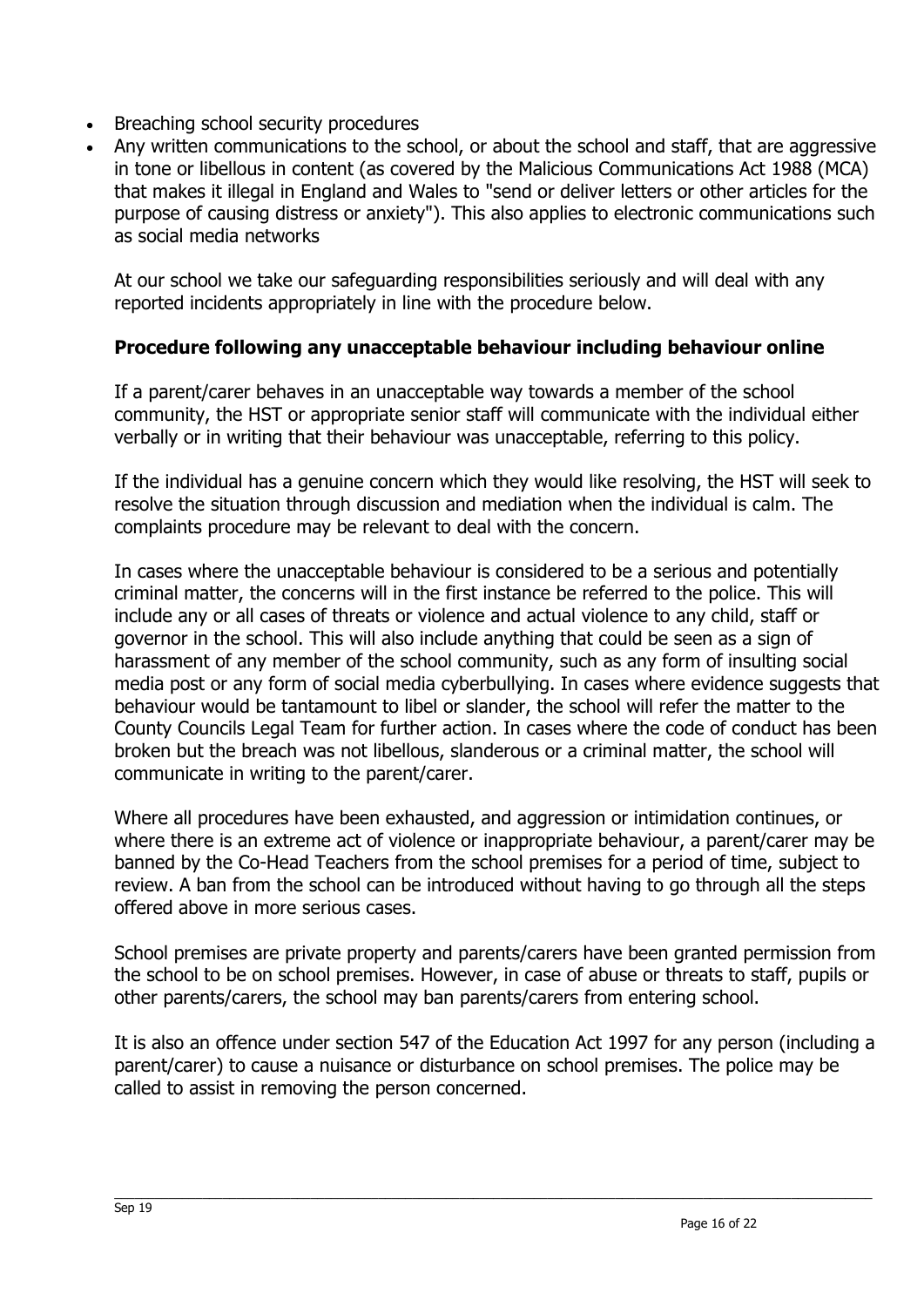School is not responsible for organising arrangements for children in the above circumstances. Parents/carers will need to provide alternative arrangements for bringing children into school.

#### **Barring from school premises**

- Although fulfilling a public function, schools are private places. The public has no automatic right of entry. Head teachers and governing bodies will therefore need to act to ensure they remain a safe place for pupils, staff and other members of their community.
- If an individual's behaviour is a cause for concern, they can be asked to leave school premises. In some cases, individuals can be barred from entering school premises. The school should always give the individual the opportunity to formally express their views on a decision to bar.
- The head teacher's decision to bar should then be reviewed by either:
	- $\circ$  the chair of governors
	- o a nominated governor
- They should take into account any representations made by the individual and decide whether to either confirm or lift the bar. If the decision is confirmed, the individual should be notified in writing, explaining:
	- $\circ$  how long the bar will be in place
	- $\circ$  when the decision will be reviewed
- Once the school's appeal process has been completed, individuals who remain barred may be able to apply to the courts for a review of the school's decision. Individuals wishing to exercise this option should seek independent legal advice.

[Controlling access to school premises](https://www.gov.uk/government/publications/controlling-access-to-school-premises) provides more guidance on access to school premises.

#### **In imposing a ban, the following steps will be taken:**

1. The parent/carer will be informed, in writing, that they are banned from the premises, subject to review, and what will happen if the ban is breached, e.g. that police involvement or an injunction application may follow

2. Where an assault has led to a ban, a statement indicating that the matter has been reported to the local authority and the police will be included

3. The chair of governors/LA will be informed of the ban

4. Where appropriate, arrangements for pupils being delivered to and collected from the school gate will be clarified

#### **Conclusion**

The local authority itself may take action where behaviour is unacceptable or there are serious breaches of our home/school agreement or health and safety legislation.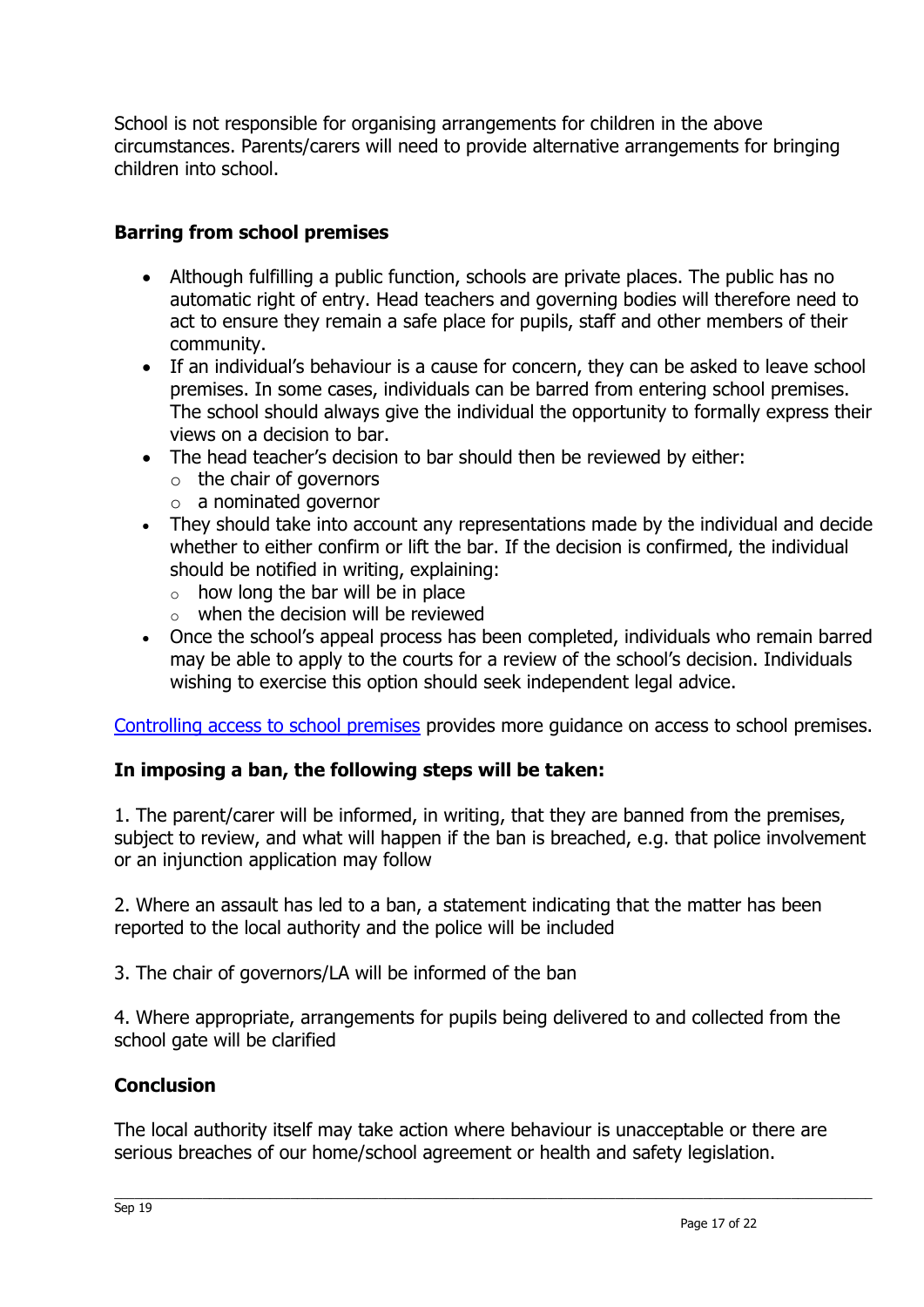In implementing this policy, the school will, as appropriate, seek advice from the local authority's education, health and safety and legal departments to ensure fairness and consistency.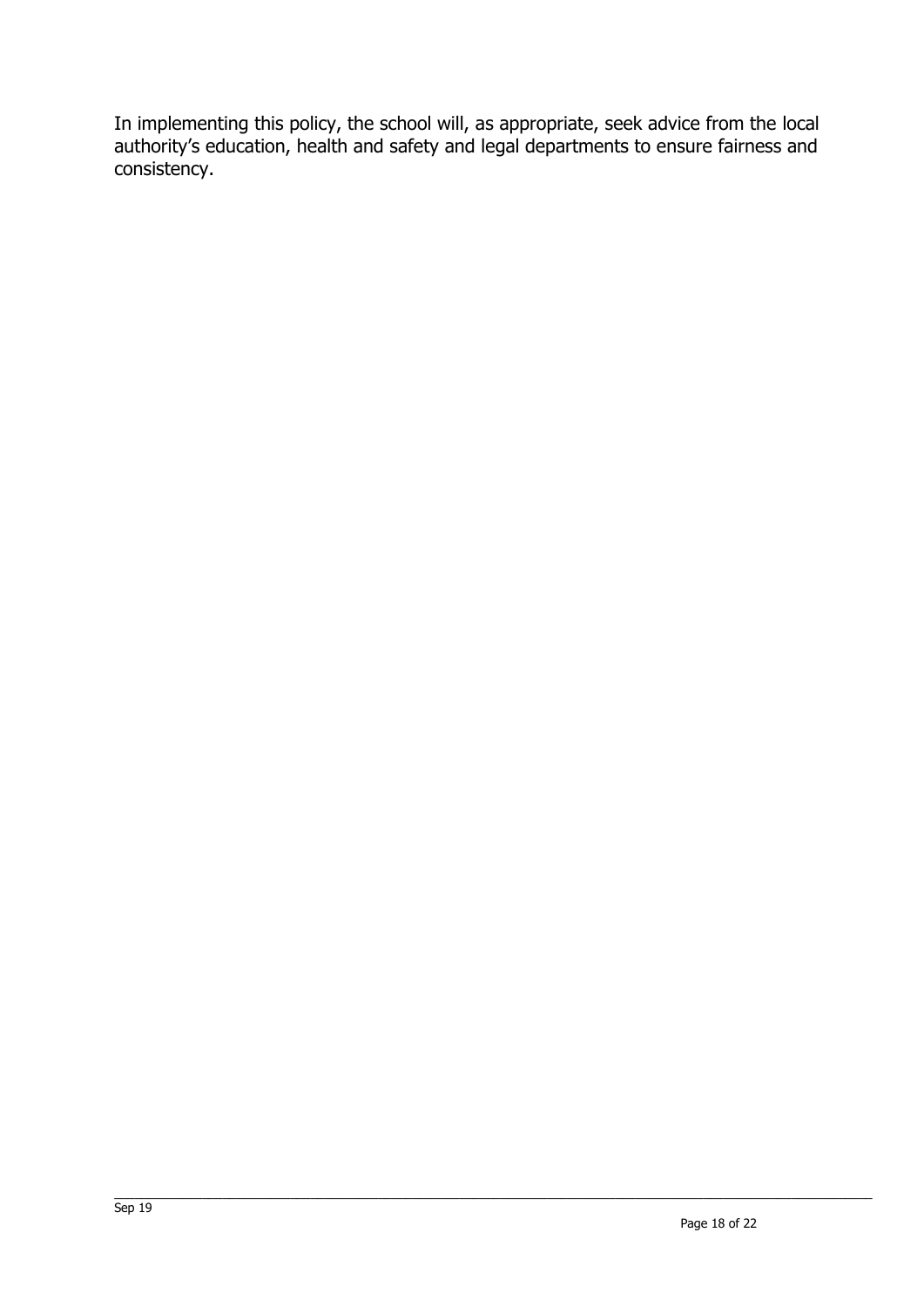#### **APPENDIX A: Written Statement of Behaviour Principles Sept 2021**

As a school who 'nurture every child for lifelong success', a fully inclusive and safe environment where all children can thrive is essential. Our behaviour principles, policy and approach reflect our ethos and our school values: that we are creative, collaborative, responsible, resilient and reflective in everything that we do.

Our behaviour principles are designed to guide the school in setting clear expectations for behaviour and maintaining the best possible atmosphere for learning to take place.

 Understanding and promoting everyone's rights should be central to our approach to behaviour and children should be supported to realise their responsibility in upholding them

At Ridgeway, we believe that:

- $\circ$  Everyone has the right to feel safe, happy and secure at all times
- $\circ$  Everyone should be able to learn and play without threat or disruption from others
- o Everyone should be free from discrimination, harassment or victimisation of any sort
- o Bullying or harassment of any description is unacceptable and will be dealt with, even if it occurs outside normal school hours, including online
- o Everyone should feel valued, listened to and respected and be treated fairly and sensitively
- Strong relationships built on mutual trust and respect between staff and children are key to maintaining excellent behaviour
- Staff should work in partnership with parents/carers to develop and promote positive behaviours and tackle inappropriate behaviours and seek advice from appropriate outside agencies wherever necessary
- All staff and volunteers should set an excellent example to children at all times by conducting themselves in a professional and appropriate manner.
- The behaviour policy should communicate to all those involved, strategies for promoting positive behaviour and modifying unacceptable behaviours, in order to involve and enlist the support of everyone and ensure consistent application of the policy
- Children should be involved in discussing and agreeing class rules based on their rights and the rights of others, the environment they want to learn in, and an understanding of school values and whole school behaviour expectations
- Strategies which focus on children's intrinsic motivation to learn and behave well, build children's self-esteem and emotional resilience and enable the development of self-regulation should be employed (rather than relying on external reward systems) so that appropriate behaviour is long lasting and is maintained outside of school and in the wider community
- Children should be encouraged to be accountable for their actions and the potential impact on themselves, others and property. Consequences should enable a pupil to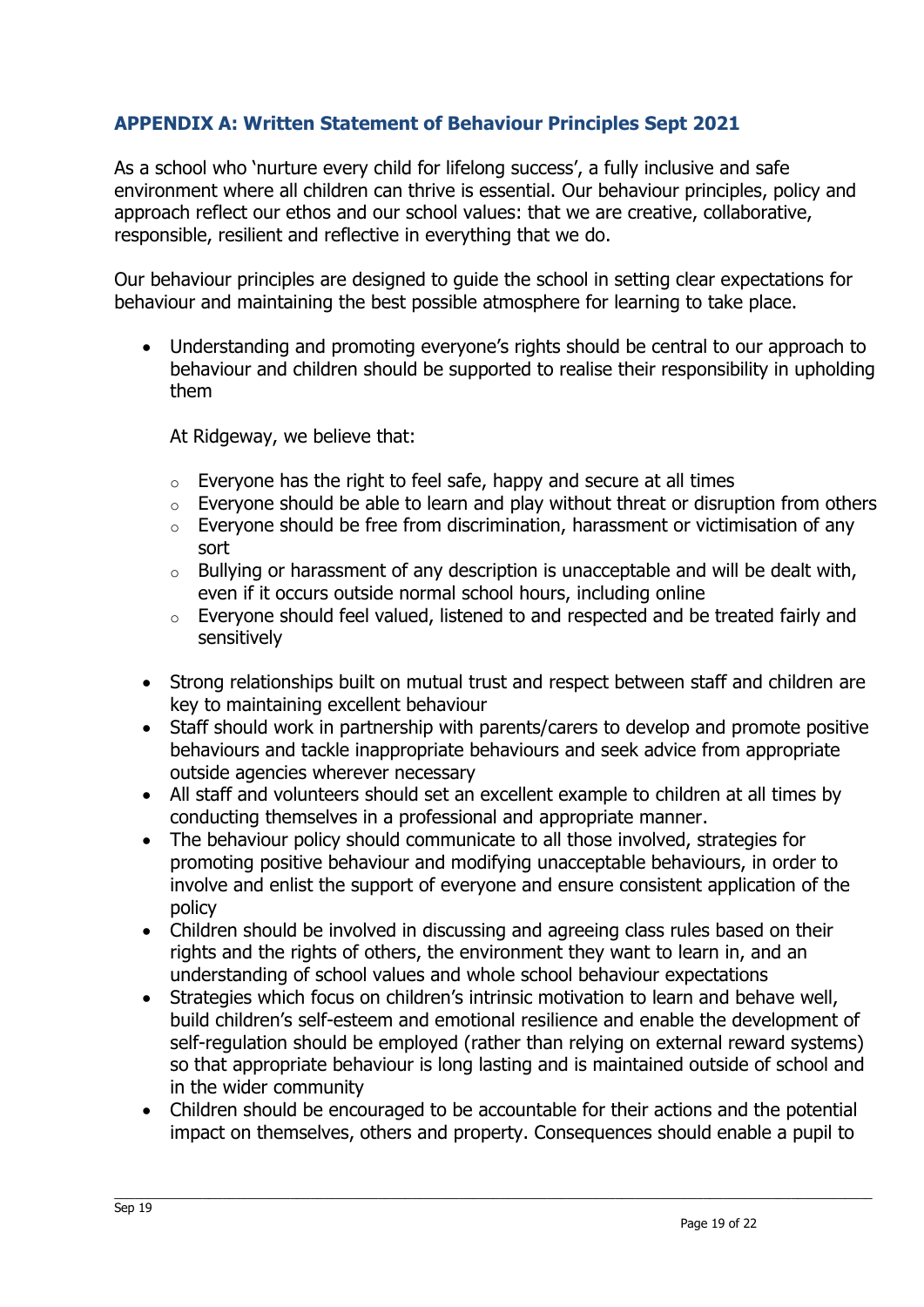reflect on, and learn from a situation considering how to modify their behaviour in the future and to make reparation wherever possible

- The school's approach should acknowledge that children are individuals and can be separated from their behaviour, it does not define them. Some children will need extra support with modifying their behaviour and an individualised approach with reasonable adjustments may be taken for children with SEND when applying the behaviour policy
- All staff should understand that behaviour can indicate or communicate unmet needs or that a child is suffering or at risk of significant harm and this should be reported and explored to ensure a child gets the right support
- Staff should be clear about how and when it is appropriate to search and confiscate items or to restrain children in the interests of keeping all children safe and maintaining order. The effective use of de-escalation strategies is key to the minimal use of restraint
- Exclusions, particularly permanent exclusions are viewed as last resort
- The Governors wish to emphasise that violence, threatening behaviour or abuse by pupils or parents towards the school's staff will not be tolerated

This written statement of behaviour principles is reviewed annually by the FGB.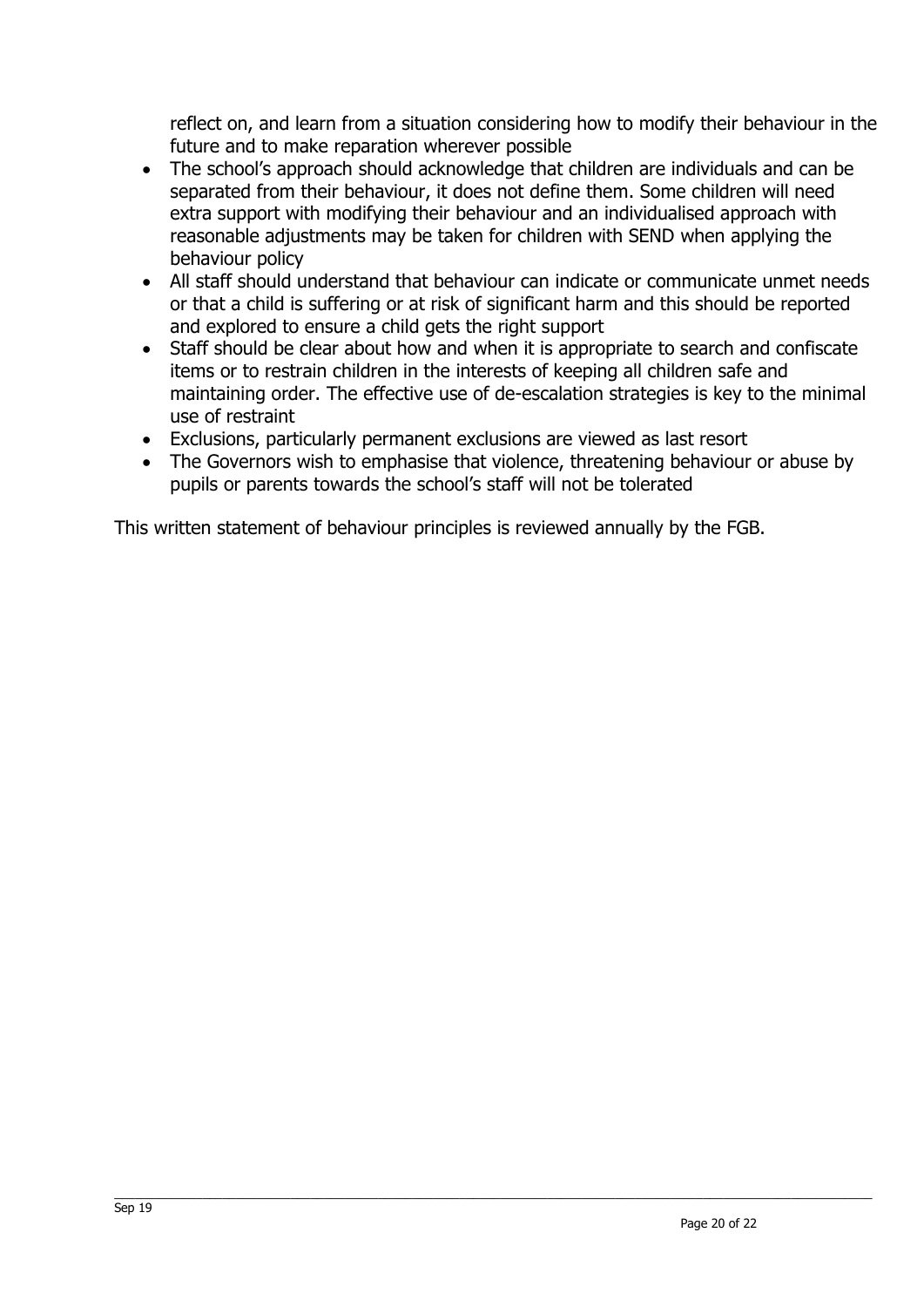#### **APPENDIX B Zones of Regulation**

<http://www.zonesofregulation.com/learn-more-about-the-zones.html>